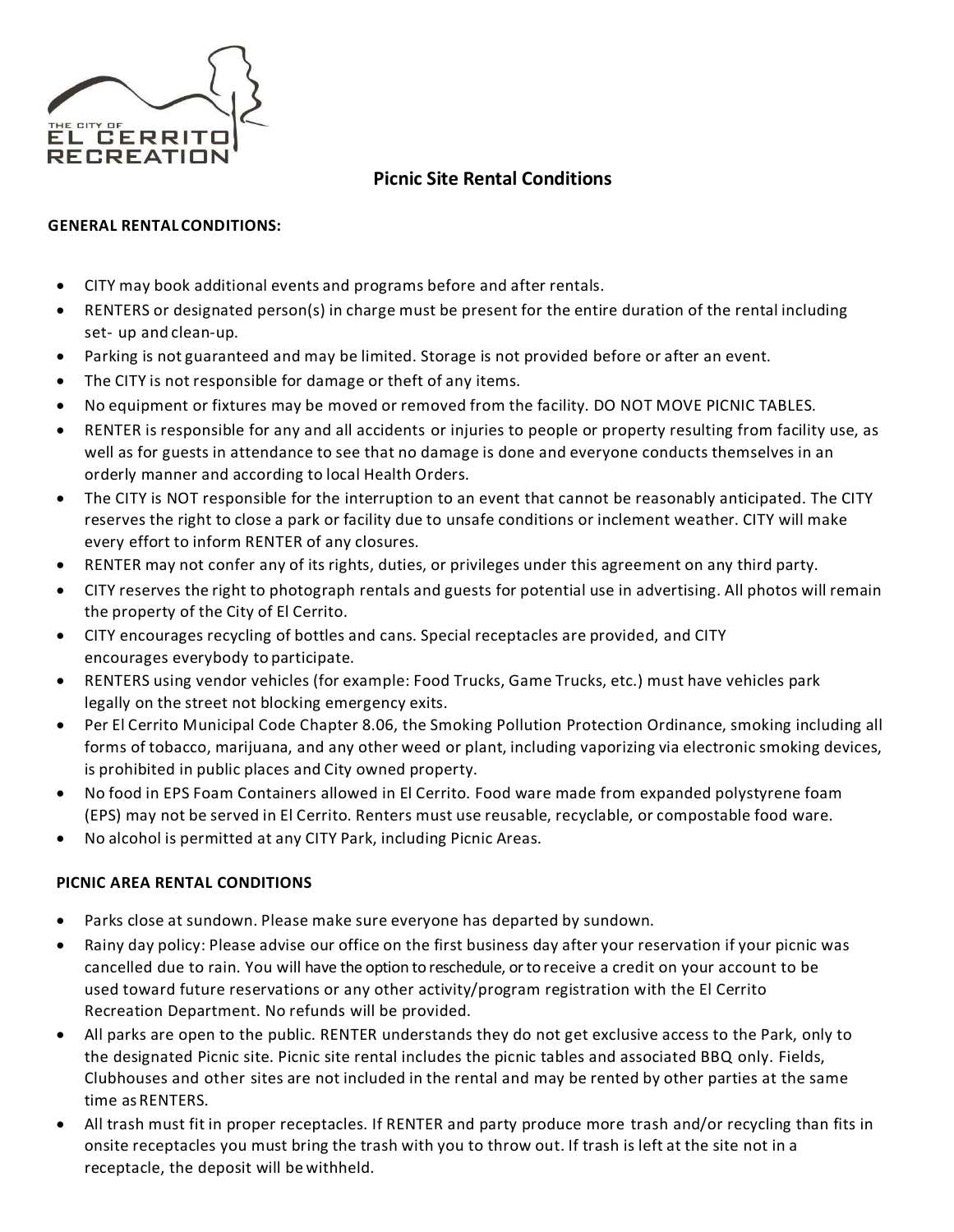- Amplified sound must be limited to one small speaker. Neighbors and other users surrounding the Picnic Area should not be able to hear the music.
- Sparklers, open flames, and pyrotechnics are not allowed. Only coals for barbecuing are permitted. Please note the below REQUIREMENTS FOR OPEN BURNING IN HIGH FIRE AREAS.
- No structures, bounces houses, tumbling or trampoline-like devices are permitted in CITY parks except:
	- o Cerrito Vista Park Picnic Area allows one bounce house.
	- o RENTERS are required to obtain General Liability Insurance Certificate in the amount of one million dollars naming the City of El Cerrito as additionally insured.
	- $\circ$  RENTERS must understand they are renting a public park, other users may try to use the bounce house.

### **DEPOSITS AND FEES**

- Rental fees and refundable deposit are due at the time of reservation. Credit cards will be encrypted in to a secure, third party system under RENTER'S household name.
- The deposit is refundable unless:
- More cleaning procedures are needed which are beyond the scope of normal maintenance,
- There are repairs or replacement due to structural, property or equipment damage, or
- The event exceeds the terms of the contract, including time frame.
- If all cleaning requirements were met, no damage occurred, and the rental did not exceed the terms of the contract, the CITY staff will refund the deposit. Please allow up to 2 weeks for processing of deposit refunds.

## **CANCELLATIONS & CHANGES TO RENTAL**

- Cancellation of confirmed rentals will be subject to the following conditions and fees:
	- $\circ$  Cancellation 2+ months prior to the event date, 100% of deposit retained.
	- $\circ$  Cancellation 2 months 1 month prior to the event date, 100% of deposit and 50% of rental fees retained.
	- $\circ$  Less than 1 month prior to the event date, 100% of deposit retained, plus 100% of rental fees.
- If RENTER wishes to cancel the event or transfer the date, the cancellation must be submitted in writing via email to [recreation@ci.el-cerrito.ca.us.](mailto:recreation@ci.el-cerrito.ca.us) For date changes, a \$21 transfer fee will be charged.
- Fees will not be refunded for rental times not used. Refunds will not be issued for rentals not used due to undesirable weather (only in cases of rain or poor air quality).

## **REQUIRED CLEAN UP**

- Picnic tables must be wiped down by RENTER after the event.
- All decorations, debris, food, beverages, etc. must be removed from the site. All trash must be placed in a trash bin. If bins are full, RENTER is responsible for bringing their excess trash home.
- The Picnic Area will be inspected by CITY staff to check for cleanliness following the rental. If there is any damage to the Picnic Area beyond normal wear, or the area has not been cleaned/trash is left behind, your deposit will be forfeited.
- RENTER has the ultimate responsibility of the Picnic Area, even if delegating cleaning to other guests or contractors (caterers, etc.).